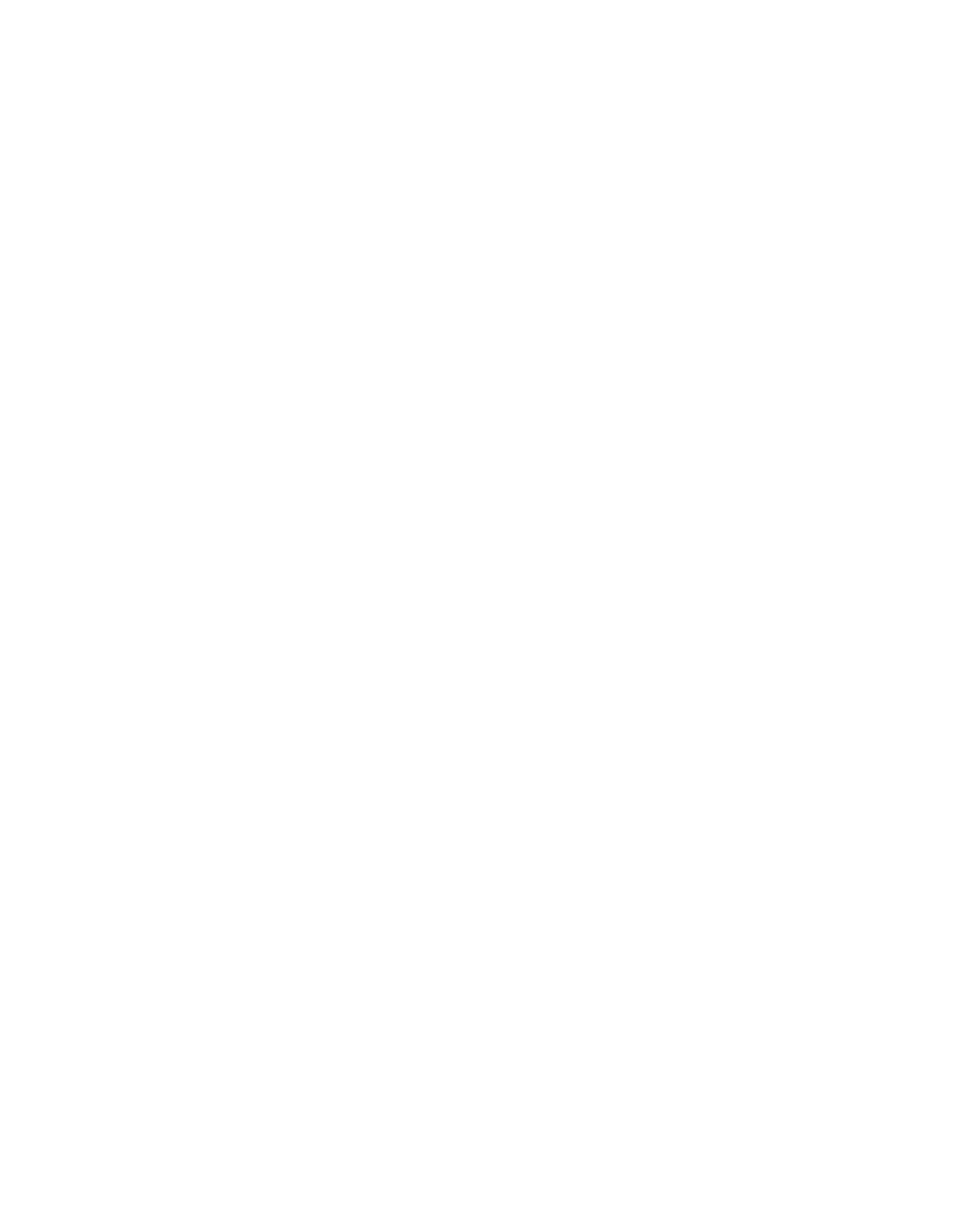

# EEP REGISTRATION FORM

| Child's Name                                                                                                                                                                                                                               | <b>Birth Date</b>    | Sex: M or F |
|--------------------------------------------------------------------------------------------------------------------------------------------------------------------------------------------------------------------------------------------|----------------------|-------------|
| Address                                                                                                                                                                                                                                    | City                 | Zip Code    |
| Mother's/Guardian's Name                                                                                                                                                                                                                   | Home/Cell Number     |             |
| Address (if different)                                                                                                                                                                                                                     | Email                |             |
| Employer                                                                                                                                                                                                                                   | Work Phone           |             |
| Father's/Guardian's Name                                                                                                                                                                                                                   | Home/Cell Number     |             |
| Address (if different)                                                                                                                                                                                                                     | Email                |             |
| Employer                                                                                                                                                                                                                                   | Work Phone           |             |
| Best way(s) for your child's teacher to communicate with you (e.g. call mother's cell phone, text father, email)<br>If different addresses, who should receive mailed information? (e.g. Mother, Father, both) ___                         |                      |             |
| <b>FAMILY INFORMATION</b>                                                                                                                                                                                                                  |                      |             |
| Marital Status: (Circle One)                                                                                                                                                                                                               |                      |             |
| Single<br>Married<br>Divorced                                                                                                                                                                                                              | Widowed<br>Separated |             |
| List additional children living in your home. Including age, sex, and relationship to child.                                                                                                                                               |                      |             |
|                                                                                                                                                                                                                                            |                      |             |
| Other family information:<br>This anonymous information may be used to secure additional money from grants or to provide data for existing grants.<br>If you have questions, please contact EEP Director, Georgia Layton, at 541-915-1887. |                      |             |

Household Income: (Circle One)

0-\$24,999 \$25,000-\$49,999 \$50,000-\$99,999 \$100,000+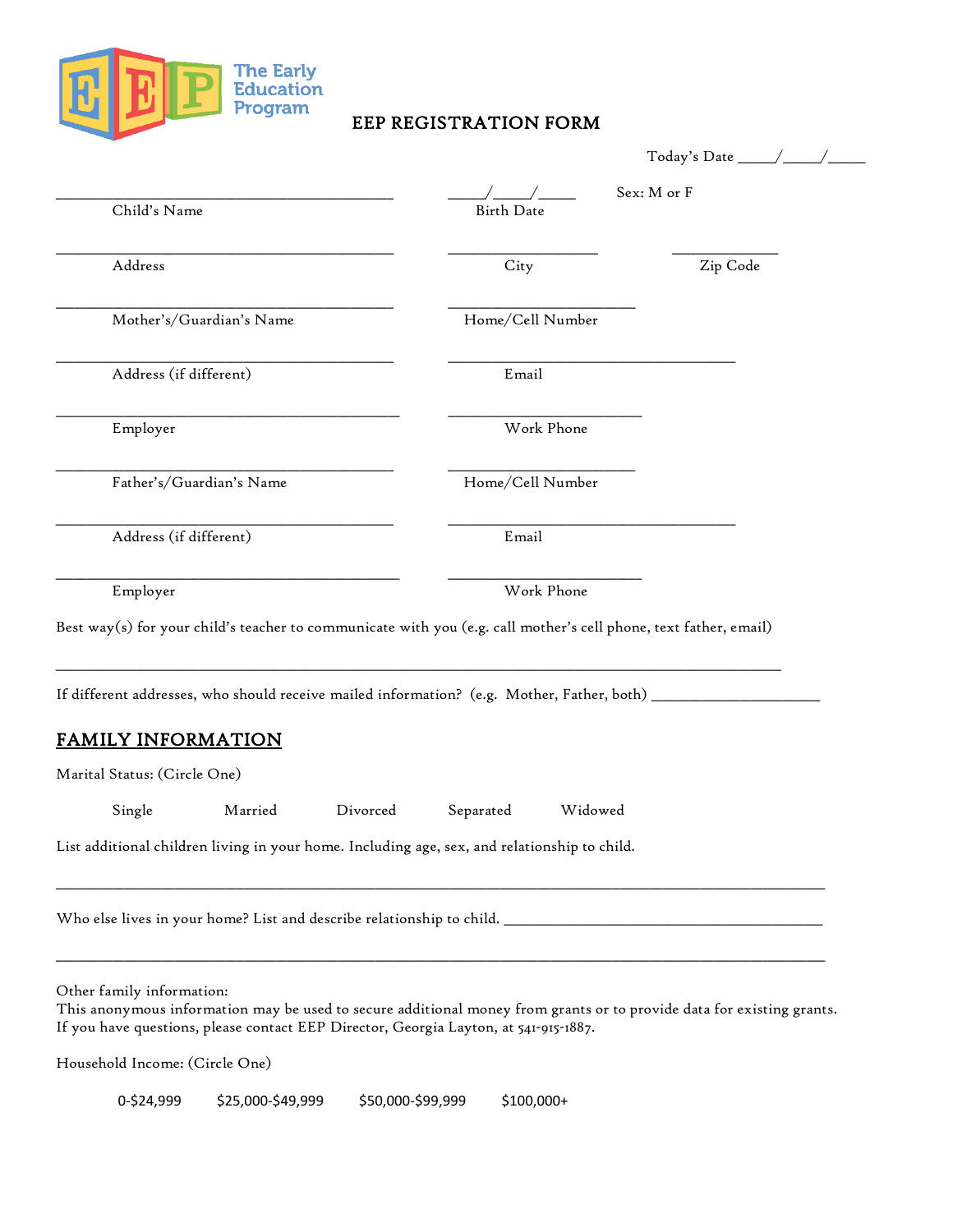#### Household Size (adults & children): (Circle One)

2 3 4 5 6 or more

Ethnicity, Race: (Circle all that apply)

| Caucasian | Hispanic                         | African American | Asian | American Indian/Alaska Native |
|-----------|----------------------------------|------------------|-------|-------------------------------|
|           | Native Hawaiian/Pacific Islander | Multi-racial     |       | Other:                        |

## MEDICAL INFORMATION

| Child's Doctor:  | Phone: |  |
|------------------|--------|--|
| Child's Dentist: | Phone: |  |

Are there other physician's currently involved in your child's care? List and give phone numbers: \_\_\_\_\_\_\_\_\_\_\_\_

Does your child have any allergies? If yes, please describe and tell how to handle these.

Does your child have any medical conditions we should know about? If yes, please describe and tell how to handle these.

 $\Box$ 

Does your child take any medication that we should know about? If yes, please help us know the name of the medication, amount given, schedule, and possible side effects.

| Name of Medication | Amount<br>Given | When is it given? | Possible Side Effects |
|--------------------|-----------------|-------------------|-----------------------|
|                    |                 |                   |                       |
|                    |                 |                   |                       |
|                    |                 |                   |                       |
|                    |                 |                   |                       |
|                    |                 |                   |                       |

Please include any additional medication on a separate piece of paper.

### OTHER CHILDCARE

Will your child attend another child care program in addition to EEP? If yes, please give the name and phone number of the child care provider and the approximate schedule.

\_\_\_\_\_\_\_\_\_\_\_\_\_\_\_\_\_\_\_\_\_\_\_\_\_\_\_\_\_\_\_\_\_\_\_\_\_\_\_\_\_\_\_\_\_\_\_\_\_\_\_\_\_\_\_\_\_\_\_\_\_\_\_\_\_\_\_\_\_\_\_\_\_\_\_\_\_\_\_\_\_\_\_\_\_\_\_\_\_\_\_\_\_\_\_\_\_\_\_\_\_\_\_\_\_\_\_\_\_\_\_\_\_\_\_\_\_\_\_\_\_\_\_\_\_\_\_\_\_\_\_\_\_\_

\_\_\_\_\_\_\_\_\_\_\_\_\_\_\_\_\_\_\_\_\_\_\_\_\_\_\_\_\_\_\_\_\_\_\_\_\_\_\_\_\_\_\_\_\_\_\_\_\_\_\_\_\_\_\_\_\_\_\_\_\_\_\_\_\_\_\_\_\_\_\_\_\_\_\_\_\_\_\_\_\_\_\_\_\_\_\_\_\_\_\_\_\_\_\_\_\_\_\_\_\_\_\_\_\_\_\_\_\_\_\_\_\_\_\_\_\_\_\_\_\_\_\_\_\_\_\_\_\_\_\_\_\_\_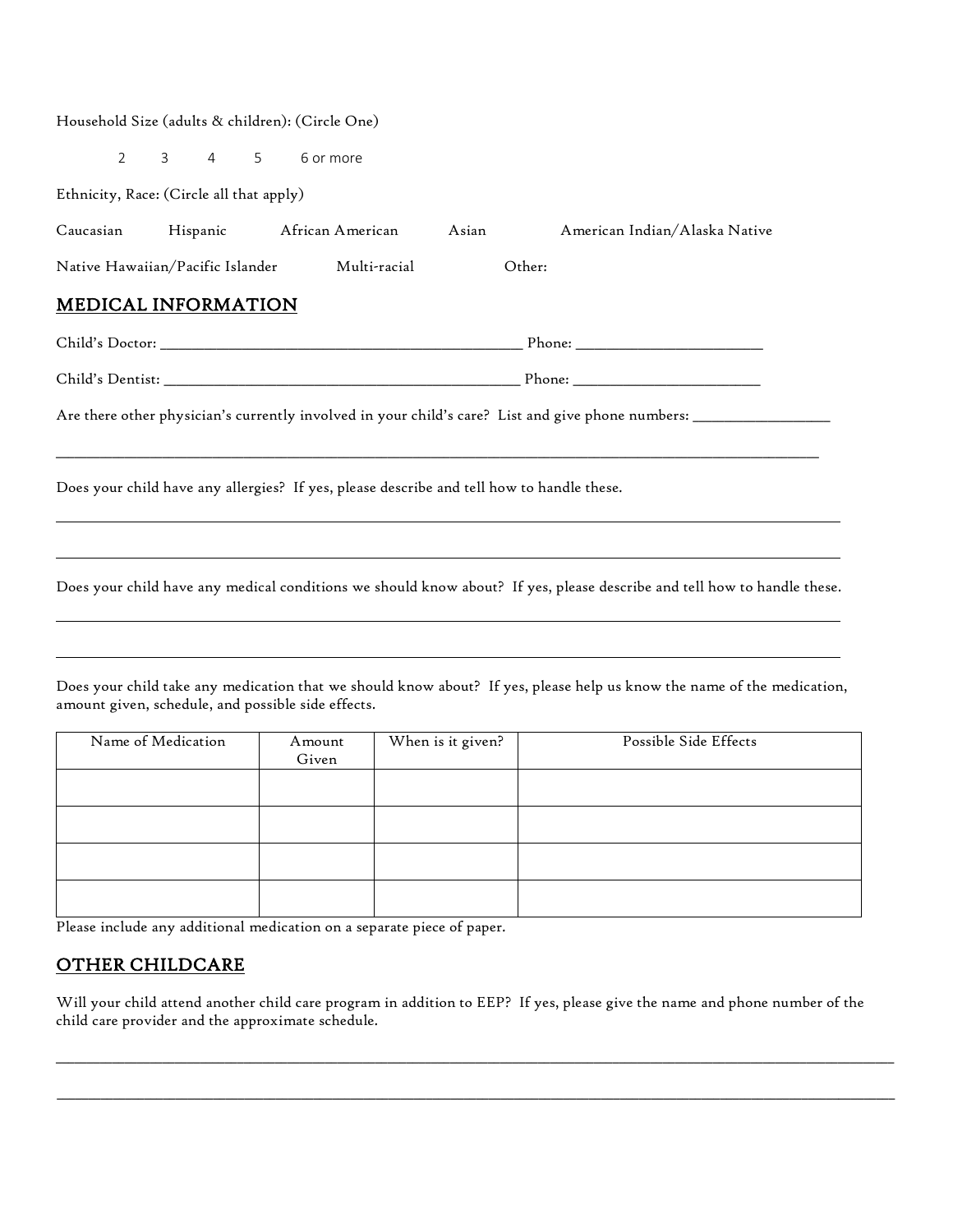

# Parental Approval for Emergency Medical Treatment

Child's First & Last Name

 $\frac{\sqrt{2}}{\text{Birth Date}}$ 

As the parent/legal guardian, I hereby authorize the Early Education Program, 99 W. 10th Ave, Suite 340, Eugene, OR 97401, (541) 485-0368, to consent to any medical or surgical treatment of the above-named child, which such person deems advisable, if a parent or legal guardian cannot reasonably be located when the child is brought for emergency treatment.

In case of an emergency, how can we reach you during preschool hours? Include home, work, or cell number(s) as appropriate.

Parent/Guardian Phone Number

Parent/Guardian Phone Number

#### If parent/guardian cannot be reached, who should we contact next? Please list two others.

\_\_\_\_\_\_\_\_\_\_\_\_\_\_\_\_\_\_\_\_\_\_\_\_\_\_\_\_\_\_\_\_\_\_\_\_\_\_\_\_\_\_\_\_\_\_\_\_\_\_\_ \_\_\_\_\_\_\_\_\_\_\_\_\_\_\_\_\_\_\_\_\_\_\_\_\_\_\_\_\_\_\_\_\_\_\_\_\_\_\_\_\_\_\_\_\_\_\_

\_\_\_\_\_\_\_\_\_\_\_\_\_\_\_\_\_\_\_\_\_\_\_\_\_\_\_\_\_\_\_\_\_\_\_\_\_\_\_\_\_\_\_\_\_\_\_\_\_\_\_ \_\_\_\_\_\_\_\_\_\_\_\_\_\_\_\_\_\_\_\_\_\_\_\_\_\_\_\_\_\_\_\_\_\_\_\_\_\_\_\_\_\_\_\_\_\_

| Name                                         | Phone | Relationship to child                                                                                    |
|----------------------------------------------|-------|----------------------------------------------------------------------------------------------------------|
| Name                                         | Phone | Relationship to child                                                                                    |
|                                              |       |                                                                                                          |
|                                              |       | Group or medical card $\ast$                                                                             |
|                                              |       |                                                                                                          |
|                                              |       |                                                                                                          |
|                                              |       |                                                                                                          |
|                                              |       |                                                                                                          |
| Date of last DTP shot: _____________________ |       | Date of last Polio shot: _________________                                                               |
|                                              |       | **I give permission for my child to be transported by ambulance should an emergency arise and paramedics |
|                                              |       |                                                                                                          |
|                                              |       |                                                                                                          |
|                                              |       |                                                                                                          |
|                                              |       |                                                                                                          |
|                                              |       | The above authorization will expire on October 1 of the following year.                                  |
|                                              |       |                                                                                                          |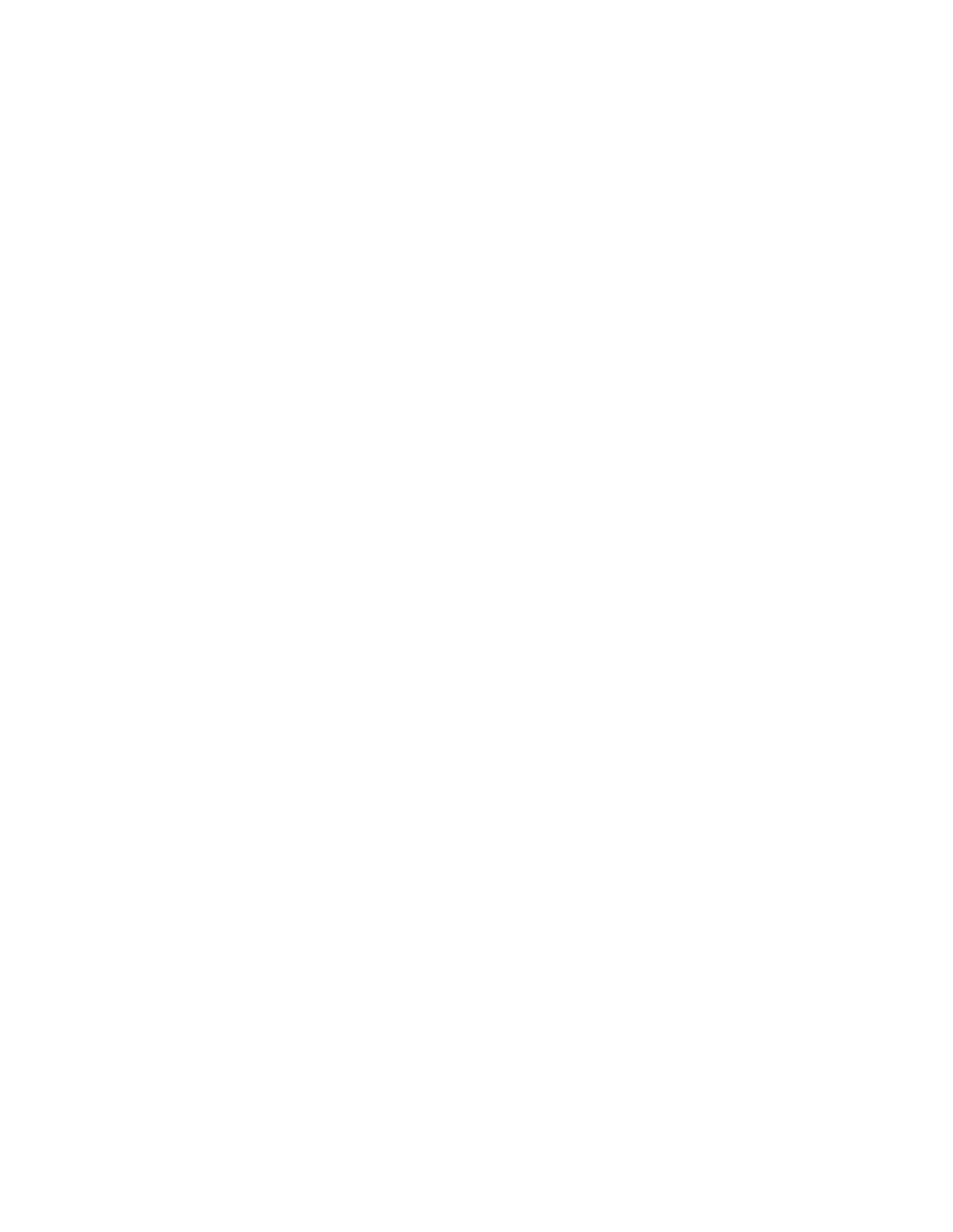

# Permission to Videotape and Photograph Your Child

EEP requests your permission to video or photograph your child.

There are a few reasons we may want to video and/or take a picture of your child:

- To provide training to staff within our program.
- To help others get to know or better appreciate our program via our newsletters and/or our website.
- To send pictures or videos of your child to you and other EEP families as part of our Class Dojo communication app.

Child's First & Last Name

Please initial which uses you give consent to:

\_\_\_\_\_\_\_\_\_\_\_\_\_\_\_\_\_\_\_\_\_\_\_\_\_\_\_\_\_\_\_\_\_\_\_\_\_\_\_\_\_\_\_\_\_\_\_\_\_\_

- \_\_\_\_\_\_\_ Permission is given to video or photograph my child for EEP staff training.
- \_\_\_\_\_\_\_ Permission is given to video or photograph my child for use in EEP newsletters, on EEP's website and/or facebook page, and for other EEP promotional materials.
- \_\_\_\_\_\_\_ Permission is given to video or photograph my child as part of our classroom communication app, CLASS DOJO. Class Dojo allows your child's teachers to share photos, videos, and messages with you and the families of your child's classmates throughout the school day.
- Permission is NOT given to video or photograph my child for any reason.

Printed Name of Parent or Guardian

\_\_\_\_\_\_\_\_\_\_\_\_\_\_\_\_\_\_\_\_\_\_\_\_\_\_\_\_\_\_\_\_\_\_\_\_\_\_\_\_\_\_\_\_\_\_\_

 $\overline{\phantom{a}}\phantom{a}^-$  Today's Date

Signature of Parent or Guardian

The above authorization will expire on October 1 of the following year.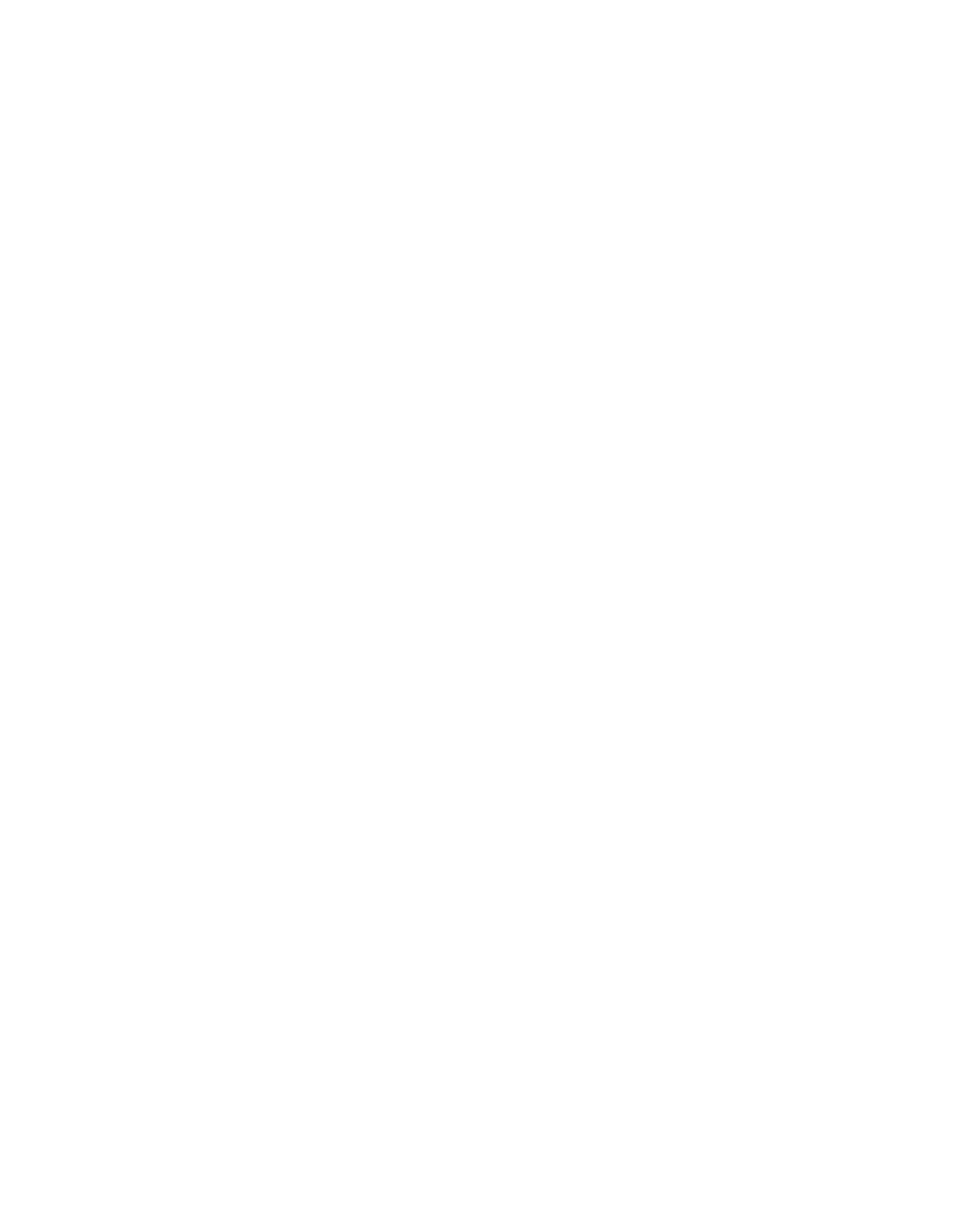

# Field Trip Permission Form

Child's First & Last Name Birth Date

\_\_\_\_\_\_\_\_\_\_\_\_\_\_\_\_\_\_\_\_\_\_\_\_\_\_\_\_\_\_\_\_\_\_\_\_\_\_\_\_\_\_\_\_\_\_\_\_\_\_\_\_ \_\_\_\_\_\_/\_\_\_\_\_\_/\_\_\_\_\_\_

My approval is hereby given for my child to participate in planned educational field trips during the current school year. I understand that notes will be sent home with my child telling me about each trip and that I have the right to request that my child not participate at any time.

Printed Name of Parent or Guardian Today's Date

\_\_\_\_\_\_\_\_\_\_\_\_\_\_\_\_\_\_\_\_\_\_\_\_\_\_\_\_\_\_\_\_\_\_\_\_\_\_\_\_\_\_\_\_\_\_\_

\_\_\_\_\_\_\_\_\_\_\_\_\_\_\_\_\_\_\_\_\_\_\_\_\_\_\_\_\_\_\_\_\_\_\_\_\_\_\_\_\_\_\_\_\_\_\_ \_\_\_\_\_\_/\_\_\_\_\_\_/\_\_\_\_\_\_

Signature of Parent or Guardian

The above authorization will expire on October 1 of the following year.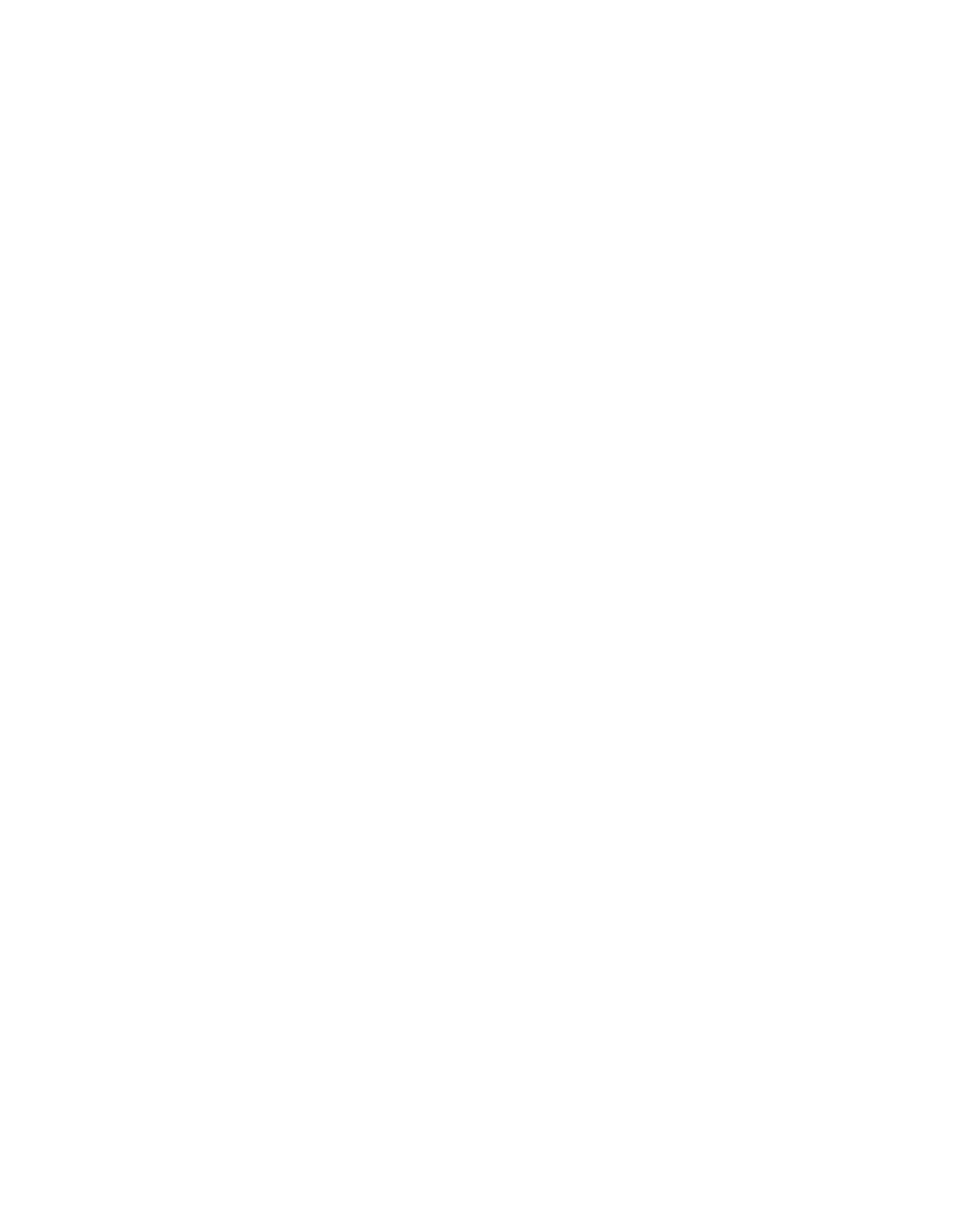

# Permission to Pick Up

Child's First & Last Name Birth Date

\_\_\_\_\_\_\_\_\_\_\_\_\_\_\_\_\_\_\_\_\_\_\_\_\_\_\_\_\_\_\_\_\_\_\_\_\_\_\_\_\_\_\_\_\_\_\_\_\_\_\_\_ \_\_\_\_\_\_/\_\_\_\_\_\_/\_\_\_\_\_\_

For your child's safety, we would like a list of the people who have permission to pick up your child from school.

\_\_\_\_\_\_\_\_\_\_\_\_\_\_\_\_\_\_\_\_\_\_\_\_\_\_\_\_\_\_\_\_\_\_\_\_\_\_\_\_\_\_\_\_\_\_\_\_\_\_\_\_\_ \_\_\_\_\_\_\_\_\_\_\_\_\_\_\_\_\_\_\_\_\_\_\_\_\_\_\_\_\_\_\_\_\_\_\_\_\_\_\_\_\_\_\_\_\_\_\_\_\_\_\_\_

\_\_\_\_\_\_\_\_\_\_\_\_\_\_\_\_\_\_\_\_\_\_\_\_\_\_\_\_\_\_\_\_\_\_\_\_\_\_\_\_\_\_\_\_\_\_\_\_\_\_\_\_\_ \_\_\_\_\_\_\_\_\_\_\_\_\_\_\_\_\_\_\_\_\_\_\_\_\_\_\_\_\_\_\_\_\_\_\_\_\_\_\_\_\_\_\_\_\_\_\_\_\_\_\_\_

\_\_\_\_\_\_\_\_\_\_\_\_\_\_\_\_\_\_\_\_\_\_\_\_\_\_\_\_\_\_\_\_\_\_\_\_\_\_\_\_\_\_\_\_\_\_\_\_\_\_\_\_\_ \_\_\_\_\_\_\_\_\_\_\_\_\_\_\_\_\_\_\_\_\_\_\_\_\_\_\_\_\_\_\_\_\_\_\_\_\_\_\_\_\_\_\_\_\_\_\_\_\_\_\_\_

\_\_\_\_\_\_\_\_\_\_\_\_\_\_\_\_\_\_\_\_\_\_\_\_\_\_\_\_\_\_\_\_\_\_\_\_\_\_\_\_\_\_\_\_\_\_\_\_\_\_\_\_\_ \_\_\_\_\_\_\_\_\_\_\_\_\_\_\_\_\_\_\_\_\_\_\_\_\_\_\_\_\_\_\_\_\_\_\_\_\_\_\_\_\_\_\_\_\_\_\_\_\_\_\_\_

Please list those who have your permission:

Name of person Relationship to your child

I understand that this form gives permission to the above named individuals to leave EEP with my child.

Please know that EEP staff will ask to see identification from any person to confirm that they are on this list. Your child will not be released to anyone other than those individuals listed above.

Please be sure to notify your child's teacher if there are any changes to this list.

Printed Name of Parent or Guardian

\_\_\_\_\_\_\_\_\_\_\_\_\_\_\_\_\_\_\_\_\_\_\_\_\_\_\_\_\_\_\_\_\_\_\_\_\_\_\_\_\_\_\_\_\_\_\_

 $\overline{\phantom{a}}_{\text{Today's Date}}$ 

Signature of Parent or Guardian

The above authorization will expire on October 1 of the following year.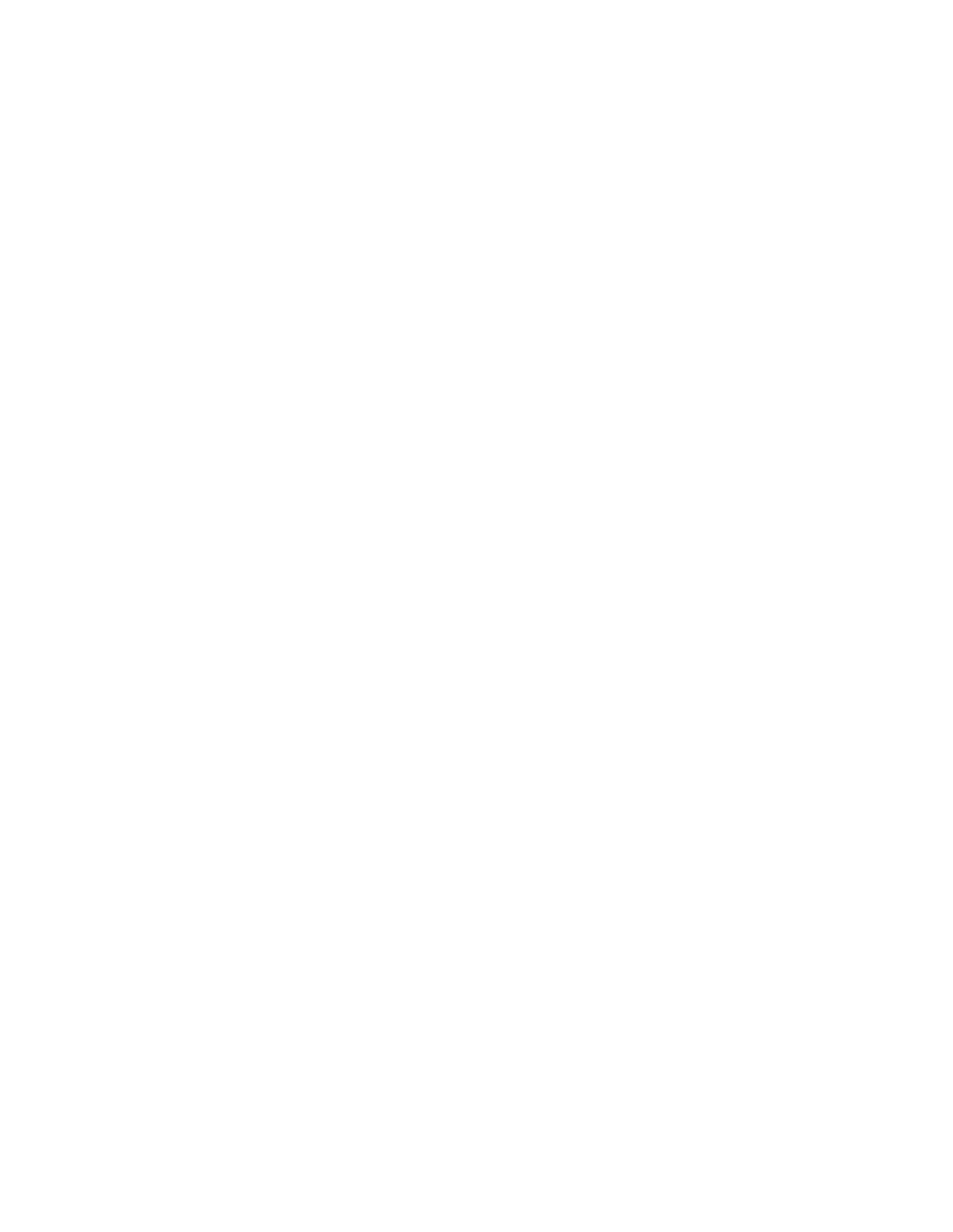

# ENROLLMENT AND TUITION POLICY Office Copy

### Enrollment Procedures

### New children:

A \$50.00 registration fee is required with each application. This registration fee guarantees your child an available space at EEP and is non-refundable.

## The \$50.00 deposit will be applied to your September tuition.

### Currently Enrolled Children:

Parents of children currently enrolled are asked to confirm enrollment for the next school year by June 1 to receive priority. Beginning June 15, spaces for fall are filled on a first-come, first-served basis.

## Tuition Policy

Tuition is based on approximately 35 weeks (137 days in Tuesday - Friday classrooms and 136 days in Monday - Thursday classrooms) from September through June, divided into nine equal amounts, and paid monthly. You will be billed on the 15th of each month for the next month's tuition. Payment is due by the 5th of the month. If full payment is not received by the 5th, a \$20.00 late fee may be assessed. Your child may be excluded from the program if full payment is not made by the 15th of the month.

Please do not hesitate to contact the office if special arrangements need to be made.

## EEP offers a limited scholarship program. Please call the office for more information: 541-485-0368.

Please give 30 days notice to the office when withdrawing your child. If you fail to give notice, tuition may be due for the last month your child attends.

There is a 10% discount if you pay tuition for the entire year by October 1. There is also a 10% family discount if two or more paying children are enrolled. Only one discount can be requested each year.

## Absences/Vacation

Everyday absences will not be subtracted from your tuition. For an extended illness or vacation of one week or more, your tuition may be adjusted. In that event, please call our office.

*I agree to the above enrollment conditions and accept the financial responsibilities for the tuition costs of my child's enrollment.*

Printed Name of Parent or Guardian

 $_{\rm Today's\:Date}$ 

\_\_\_\_\_\_\_\_\_\_\_\_\_\_\_\_\_\_\_\_\_\_\_\_\_\_\_\_\_\_\_\_\_\_\_\_\_\_\_\_\_\_\_\_\_\_\_ Signature of Parent or Guardian

EEP is a private, non-profit, tax-exempt educational organization.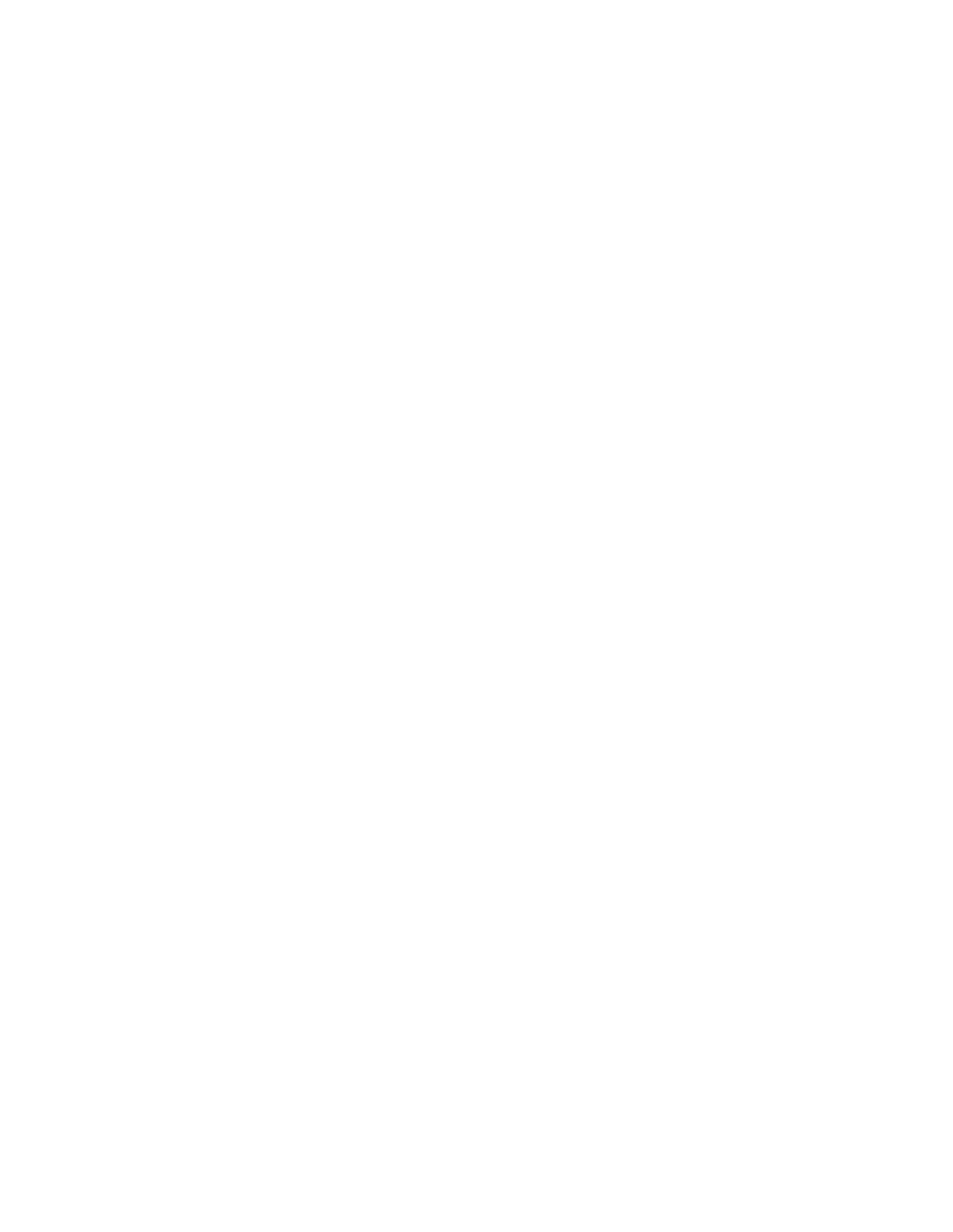

# ENROLLMENT AND TUITION POLICY Parent Copy

#### Enrollment Procedures

#### New children:

A \$50.00 registration fee is required with each application. This registration fee guarantees your child an available space at EEP and is non-refundable.

### The \$50.00 deposit will be applied to your September tuition.

#### Currently Enrolled Children:

Parents of children currently enrolled are asked to confirm enrollment for the next school year by June 1 to receive priority. Beginning June 15, spaces for fall are filled on a first-come, first-served basis.

#### Tuition Policy

Tuition is based on approximately 35 weeks (137 days in Tuesday - Friday classrooms and 136 days in Monday - Thursday classrooms) from September through June, divided into nine equal amounts, and paid monthly. You will be billed on the 15th of each month for the next month's tuition. Payment is due by the 5th of the month. If full payment is not received by the 5th, a \$20.00 late fee may be assessed. Your child may be excluded from the program if full payment is not made by the 15th of the month.

Please do not hesitate to contact the office if special arrangements need to be made.

### EEP offers a limited scholarship program. Please call the office for more information: 541-485-0368.

Please give 30 days notice to the office when withdrawing your child. If you fail to give notice, tuition may be due for the last month your child attends.

There is a 10% discount if you pay tuition for the entire year by October 1. There is also a 10% family discount if two or more paying children are enrolled. Only one discount can be requested each year.

### Absences/Vacation

Everyday absences will not be subtracted from your tuition. For an extended illness or vacation of one week or more, your tuition may be adjusted. In that event, please call our office.

*I agree to the above enrollment conditions and accept the financial responsibilities for the tuition costs of my child's enrollment.*

#### EEP is a private, non-profit, tax-exempt educational organization.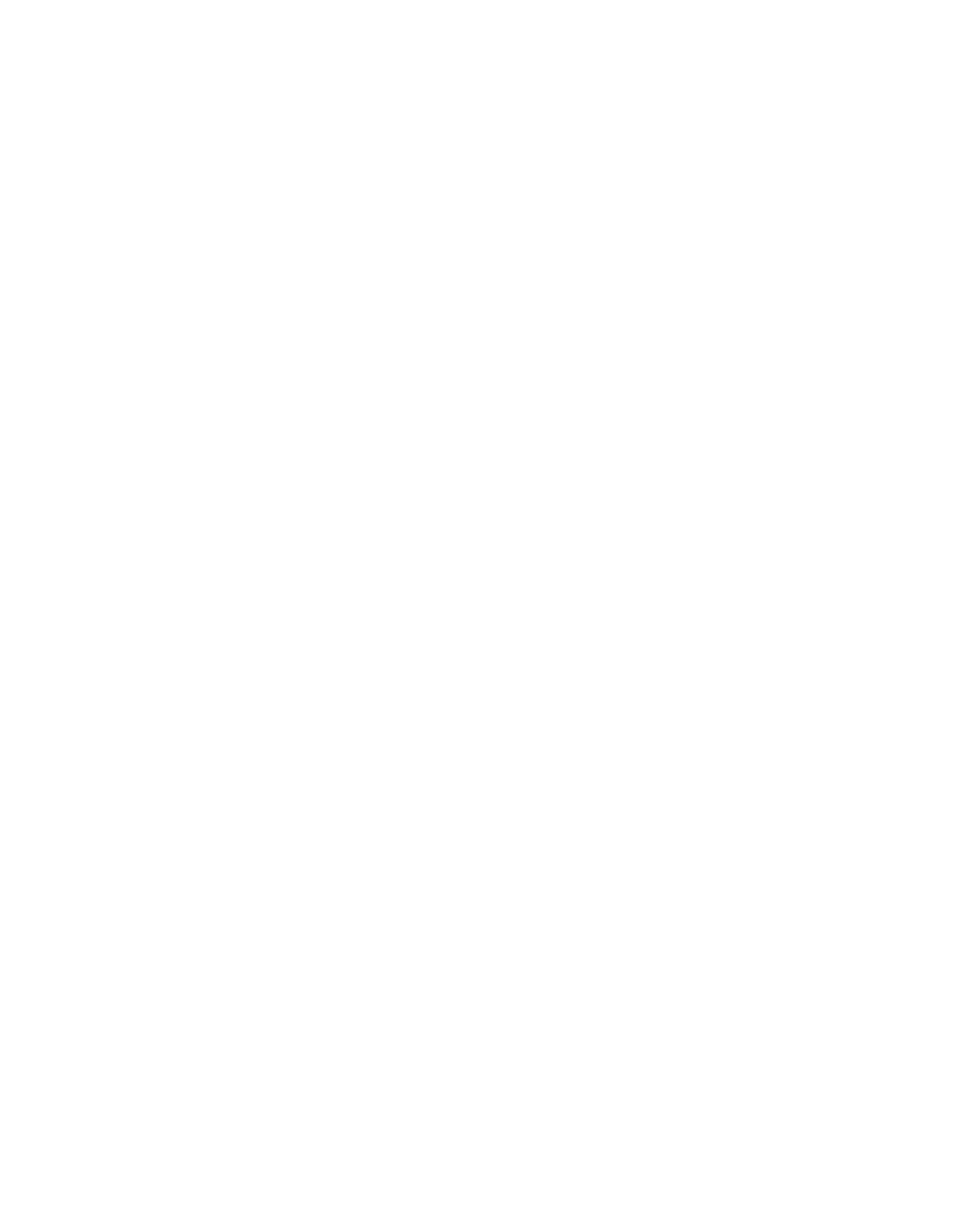

# A Little About My Child

\_\_\_\_\_\_\_\_\_\_\_\_\_\_\_\_\_\_\_\_\_\_\_\_\_\_\_\_\_\_\_\_\_\_\_\_\_\_\_\_\_\_\_\_\_\_\_\_\_\_\_\_\_\_\_\_\_\_\_\_\_\_\_\_\_\_\_\_\_\_\_\_\_\_\_

\_\_\_\_\_\_\_\_\_\_\_\_\_\_\_\_\_\_\_\_\_\_\_\_\_\_\_\_\_\_\_\_\_\_\_\_\_\_\_\_\_\_\_\_\_\_\_\_\_\_\_\_\_\_\_\_\_\_\_\_\_\_\_\_\_\_\_\_\_\_\_\_\_\_\_

Child's Name: \_\_\_\_\_\_\_\_\_\_\_\_\_\_\_\_\_\_\_\_\_\_\_\_\_\_\_\_ Nickname: \_\_\_\_\_\_\_\_\_\_\_\_\_\_\_\_\_\_\_\_

The people in my child's family  $\psi$  what my child calls them:

My child's pets:

| My child's favorite book:                | My child's favorite color:                |
|------------------------------------------|-------------------------------------------|
| My child's favorite TV show<br>or video: | My child likes to do this inside:         |
| My child's favorite food:                | My child likes to do this outside:        |
| My child's favorite character:           | What my Child wants to be:                |
| My child's favorite animal:              | The most special thing about my<br>Child: |
| My child doesn't like:                   | My child is afraid of:                    |